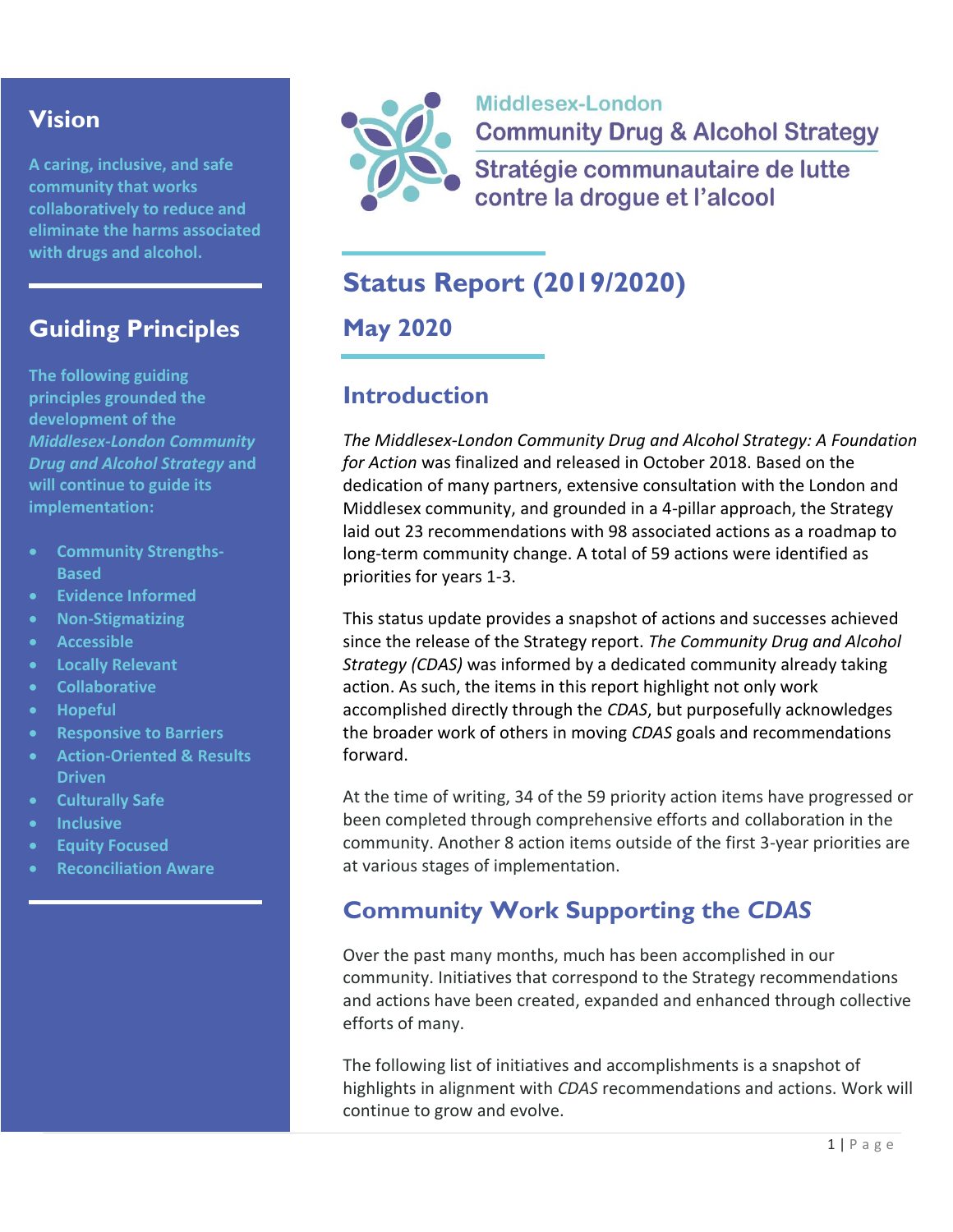## **Strategy Coordination**

**Over the past several months, a Strategy Coordinator has engaged with organizations, community partners and people with lived experience to support progress on recommendations including policy and advocacy opportunities, substance related services and campaigns, equity considerations, addressing system barriers such as stigma, and planning for community and agency forums (unfortunately cancelled due to COVID-19).**

**The Implementation Steering Committee has provided leadership and support, and includes representation from:**

- **Addiction Services of Thames Valley**
- **Canadian Mental Health Association - Middlesex**
- **City of London**
- **London InterCommunity Health Centre**
- **London Police Service**
- **Middlesex-London Health Unit**
- **Regional HIV/AIDS Connection**

### **Overarching**

- During London's 1st Housing Stability Week initiative, over 800 people experiencing homelessness presented at Silverwoods Arena over the week. People were rapidly assessed and assisted to navigate housing and support services. Over 362 unique individuals completed assessments during Housing Stability Week and 118 people secured short/medium/long-term housing, including 84 adults and 34 children.
- *Youth Opportunities Unlimited* announced construction of a Housing First Youth Shelter with 16-24 emergency shelter beds and diversion services.
- *CDAS* submitted input to the Canadian Drugs and Substances Strategy consultation.
- *Addiction Services of Thames Valley (ADSTV)* It's Possible Campaign continued to expand, focusing on stigma reduction and support.
- *City of London* Core Area Action Plan was passed by *City Council* in 2019.

#### **Prevention**

- *Middlesex-London Health Unit (MLHU)* hosted "Substance Use and the Workplace… What You Need to Know!" forum in 2019, supporting workplaces with issues related to cannabis legalization.
- Responding to the legalization of cannabis, *Public Health*, with *London District Catholic School Board*, *Thames Valley District School Board*, and other partners, developed and delivered a series of educational events and resources for teachers and students.
- YouNeedToKnow.ca cannabis awareness campaign on cannabis law, potential harms and harm reduction was launched by *MLHU*.
- *London's Child and Youth Network* continued to impact positive family and child outcomes through Family Centres; these neighbourhood spaces offer families a full range of services onsite and connections to community services to help them be successful in all aspects of life.

#### **Treatment**

- *London Middlesex Addiction and Mental Health Network* provided opportunities for agencies to share resources, information and work together.
- In 2019, *London Health Sciences Centre* created the Bridging Program Ambulatory Response Team to strengthen linkages and supports in the transition from inpatient services and ER to outpatient/community. This program has been successful in improving health outcomes for those living with mental health and substance use concerns.
- *CDAS* Treatment subcommittee was initiated, focused on increasing public awareness of treatment services and increasing community knowledge of substance use, harm reduction, addiction and stigma.
- In December 2019, the *Salvation Army Centre of Hope* opened the Recovery Community Centre (RCC) as a new holistic approach available to anyone in the community primarily seeking recovery from substance